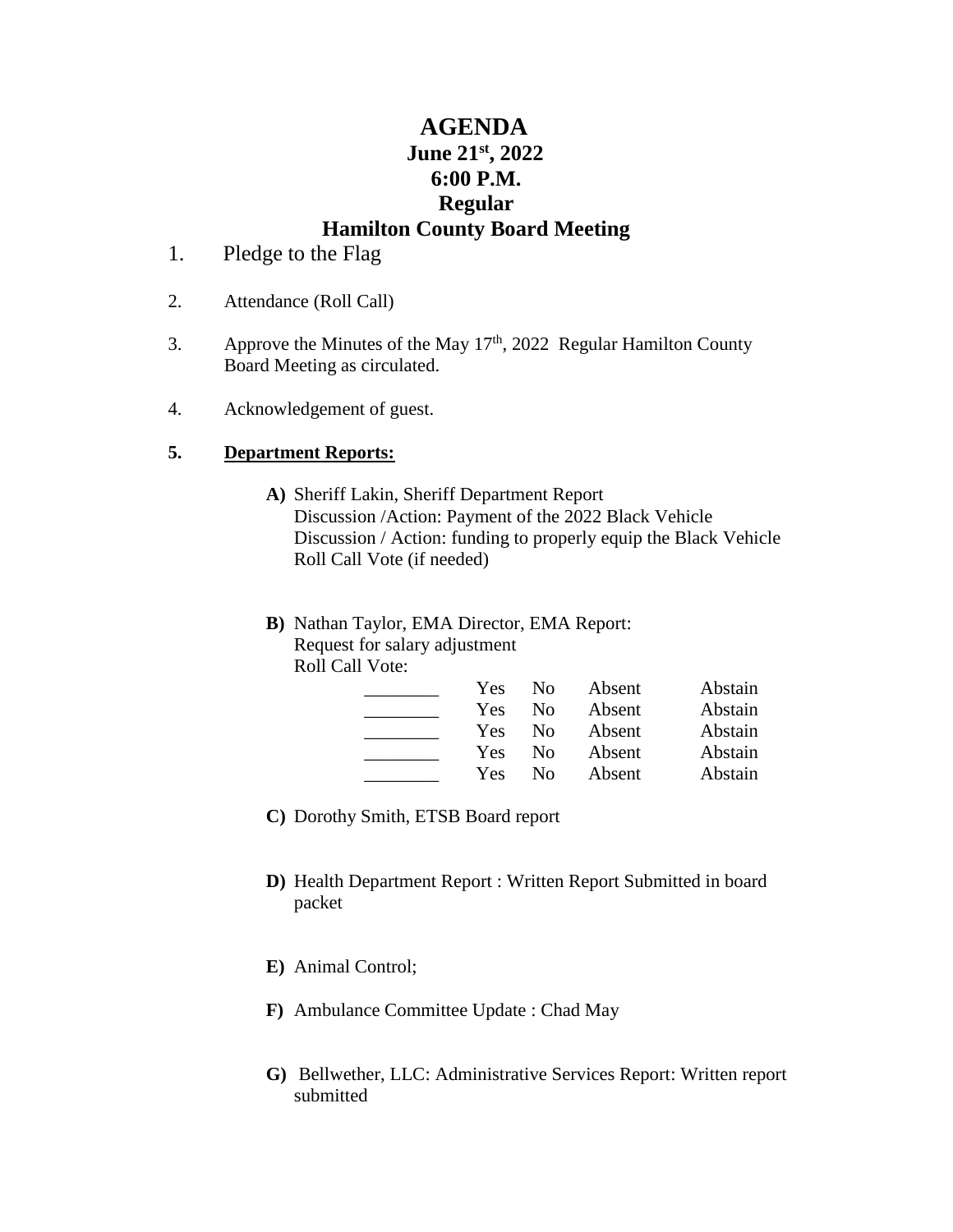## **CONSENT AGENDA;**

- 1. Accept check #1428 in the amount of \$25.00 from the Hamilton County Extension Foundation for the sale of (1) plat book. Loan Balance :\$2,725.00
- 2. Accept checks from the Hamilton County Health Department for the month of May 2022. Salaries: \$7,987.50 Fringes: \$835.30 and Insurance: \$1,131.86 Unemployment \$67.31.
- 3. Accept check # 6006788 in the amount of \$171,355.68 from Hamilton County Coal, LLC. \$7,774.80 for Coal Lease Payment from Lease dated 06-01-2009. \$215,901.78 minus  $$52,320.90$  recoupment balance owed =  $163,580.88 + 7,774.80 = $171,355.68$ .
- 4. Accept check **42035** in the amount of **\$4,166.67** from the City of McLeansboro per the Central Dispatching agreement for the month of April 2022.
- 5. Review the Hamilton County Unit #10 1% school facilities tax schedule amount received is \$47,787.27
- 6. Review the Hamilton County Public Safety Tax Payment received in the amount of \$47,935.51

ROLL CALL VOTE:

| Yes | N <sub>0</sub> | Absent | Abstain |
|-----|----------------|--------|---------|
| Yes | Nο             | Absent | Abstain |
| Yes | Nο             | Absent | Abstain |
| Yes | Nο             | Absent | Abstain |
| Yes | Nο             | Absent | Abstain |

## **NEW BUSINESS:**

1. Review / Discuss / Approve the County Clerk's Semi Annual Report, 12-01-2021 through 05-31-2022 as presented with signatures of approval. Roll Call Vote:

| <b>Yes</b> | -No            | Absent | Abstain |
|------------|----------------|--------|---------|
| Yes        | N <sub>0</sub> | Absent | Abstain |
| Yes        | N <sub>0</sub> | Absent | Abstain |
| Yes        | N <sub>0</sub> | Absent | Abstain |
| Yes        | N <sub>0</sub> | Absent | Abstain |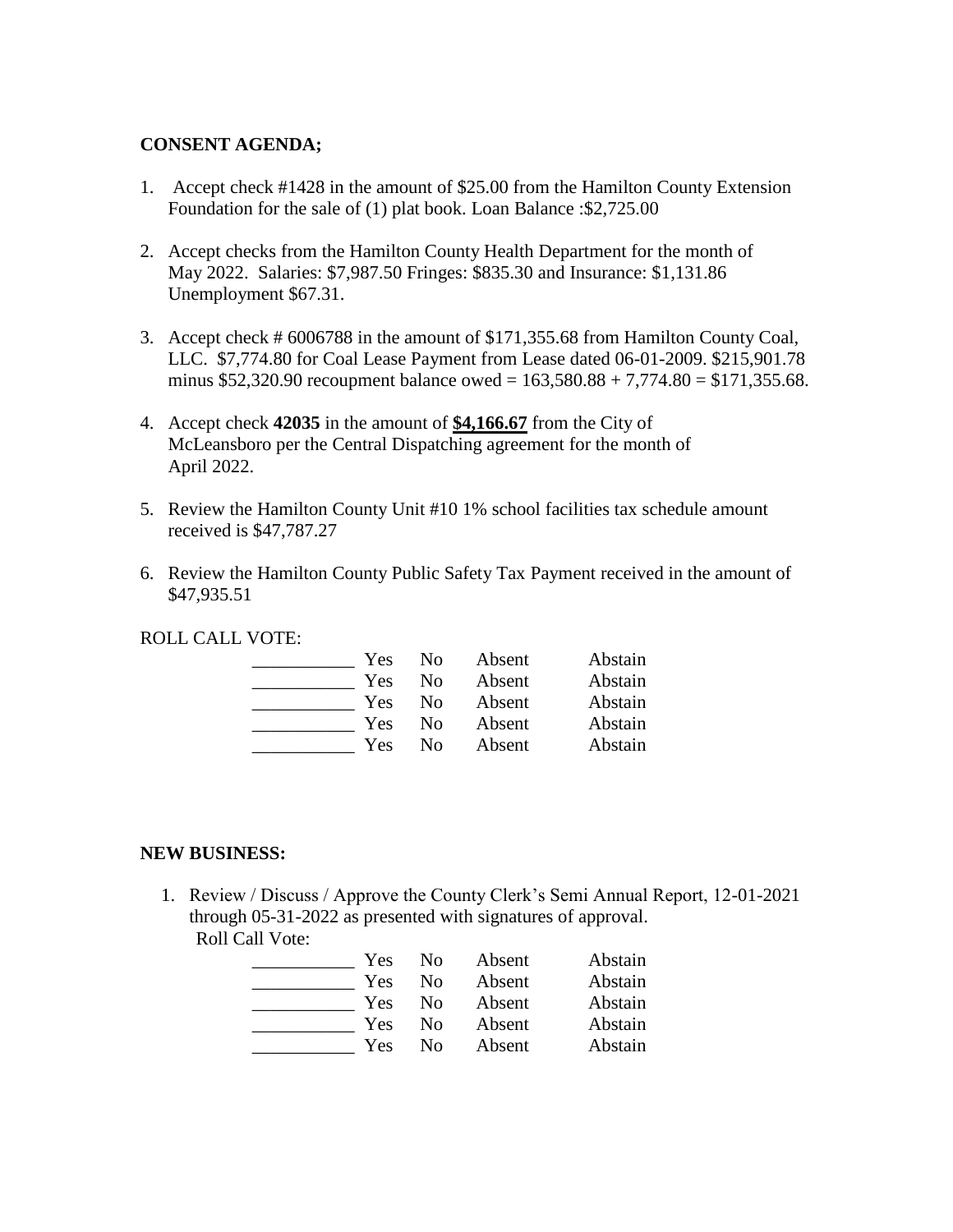2. Review/Discuss / Approve: Invoice submitted by Dr. Beth Rister, Regional Superintendent of Schools District #20 in the amount of \$5,496.41 for the 2nd quarter of their Fy2022 Budget.

Roll Call Vote:

| Yes        | N <sub>0</sub> | Absent | Abstain |
|------------|----------------|--------|---------|
| <b>Yes</b> | Nο             | Absent | Abstain |
| Yes        | No             | Absent | Abstain |
| Yes        | Nο             | Absent | Abstain |
| Yes        | Nο             | Absent | Abstain |

3. Discuss / Approve: Resolution #2022 -17 RE: The sale of Permanent Parcel #15-08-107-001 F/K/A 12-080-006-00 Certificate #002219 sold February 2016 to purchaser Cheap Lands, Inc. in the amount of \$830.00 Roll Call Vote

| Yes | N <sub>0</sub> | Absent | Abstain |
|-----|----------------|--------|---------|
| Yes | No             | Absent | Abstain |
| Yes | No.            | Absent | Abstain |
| Yes | No.            | Absent | Abstain |
| Yes | Nο             | Absent | Abstain |

4. Discuss / Approve: Resolution #2022 -18 RE: The sale of Permanent Parcel #08-10-362-005 Certificate #121 sold in December 2003 to purchaser Land Service Nationwide, LLC in the amount of \$830.00. Roll Call Vote:

| Yes | Nο | Absent | Abstain |
|-----|----|--------|---------|
| Yes | Nο | Absent | Abstain |
| Yes | No | Absent | Abstain |
| Yes | Nο | Absent | Abstain |
| Yes | Nο | Absent | Abstain |

- 5. Review / Discuss / Approve: the IRS mileage reimbursement rate for the rest of 2022 in the amount of 62.5 cents.
- 6. Review/ Approve: request from McLeansboro Kiwanis for support of the Fy 2022 Fall Festival. Previous contributions \$250.00 from fund #1504 Community Donations.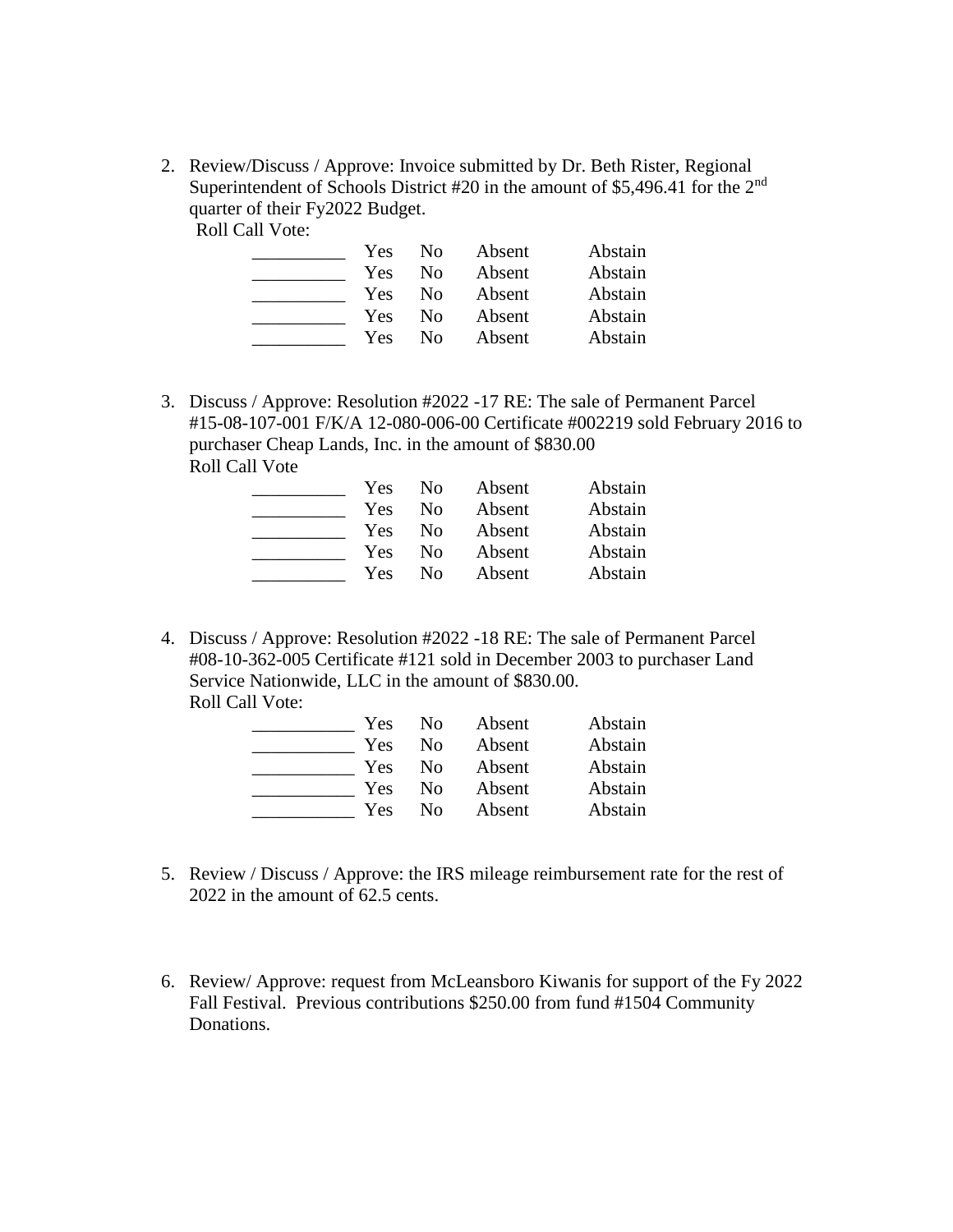#### **APPOINTMENTS**

7. Approve the Re- appointment of Greg Muehlenbine to the Hamilton Memorial Hospital Board for a (3) year term effective 07-01-2022 expiring 06-30-2025. Roll Call Vote:

| Yes | N <sub>0</sub> | Absent | Abstain |
|-----|----------------|--------|---------|
| Yes | N <sub>0</sub> | Absent | Abstain |
| Yes | No.            | Absent | Abstain |
| Yes | No.            | Absent | Abstain |
| Yes | Nο             | Absent | Abstain |

8. Approve the Re-Appointment of Kenny Aydt to the Hamilton Memorial Hospital Board for a (3) year term effective 07-01-2022 expiring 06-30-2025. Roll Call Vote:

| Yes | N <sub>0</sub> | Absent | Abstain |
|-----|----------------|--------|---------|
| Yes | No             | Absent | Abstain |
| Yes | No             | Absent | Abstain |
| Yes | Nο             | Absent | Abstain |
| Yes | No             | Absent | Abstain |

9. Approve the Re-Appointment of John Warner to the Hamilton Memorial Hospital Board for a (3) Year Term effective 07-01-2022 expiring 06-30-2025. Roll Call Vote:

| Yes | No. | Absent | Abstain |
|-----|-----|--------|---------|
| Yes | No  | Absent | Abstain |
| Yes | No  | Absent | Abstain |
| Yes | Nο  | Absent | Abstain |
| Yes | Nο  | Absent | Abstain |

10. Approve the recommendation of Terry Drone to the Southeastern Illinois Regional Planning & Development Commission Board to fulfill the remainder of Chad May's term expiring 03-16-2024.

Roll Call Vote:

| Yes | No.            | Absent | Abstain |
|-----|----------------|--------|---------|
| Yes | No             | Absent | Abstain |
| Yes | N <sub>0</sub> | Absent | Abstain |
| Yes | No             | Absent | Abstain |
| Yes | Nο             | Absent | Abstain |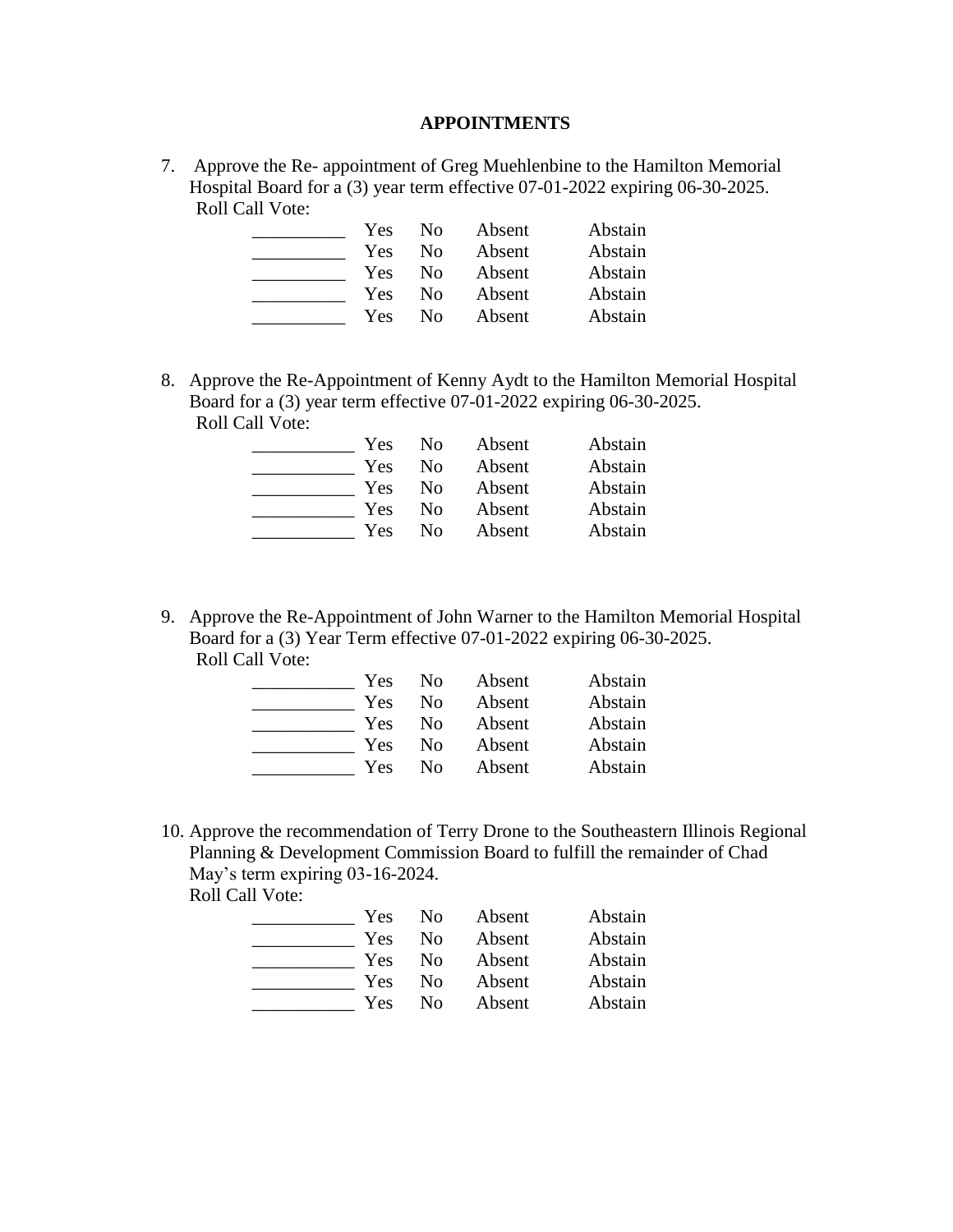- 11. Invitation to ALL Elected Official and Spouses to attend the July 20<sup>th</sup>, 2022 City / County hosting of the Monthly meeting of the Southeastern Illinois Regional Planning and Development Commission to be held at the Big Red Barn in McLeansboro meal will begin at 6:00 p.m. with meeting to follow. Please RSVP to Chairman Chapman or the County Clerk by July  $10^{th}$ , 2022 if you plan to attend.
- 12. Discuss / Approve the Claims List, Late Claims and Highway Claims with signatures of approval.

#### **HIGHWAY RECOMMENDATION**

13. **Review / Discuss / Approve: Price Quote from DLT Tech Company for Architecture Engineering & Construction annual subscription in the amount of \$1,232.55 for the period 09/21/2022 through 07-20-2023. Roll Call Vote:**

| Yes | No | <b>Absent</b> | <b>Abstain</b> |
|-----|----|---------------|----------------|
| Yes | No | <b>Absent</b> | <b>Abstain</b> |
| Yes | No | <b>Absent</b> | <b>Abstain</b> |
| Yes | No | <b>Absent</b> | <b>Abstain</b> |
| Yes | No | Absent        | Abstain        |

14. **Discuss / Approve: The payment of Dee's Construction for Dahlgren Township Bridge project. Roll Call Vote:**

| Yes        | No. | <b>Absent</b> | <b>Abstain</b> |
|------------|-----|---------------|----------------|
| Yes        | No  | <b>Absent</b> | <b>Abstain</b> |
| Yes        | No  | <b>Absent</b> | <b>Abstain</b> |
| <b>Yes</b> | No  | <b>Absent</b> | <b>Abstain</b> |
| Yes        | No  | Absent        | <b>Abstain</b> |